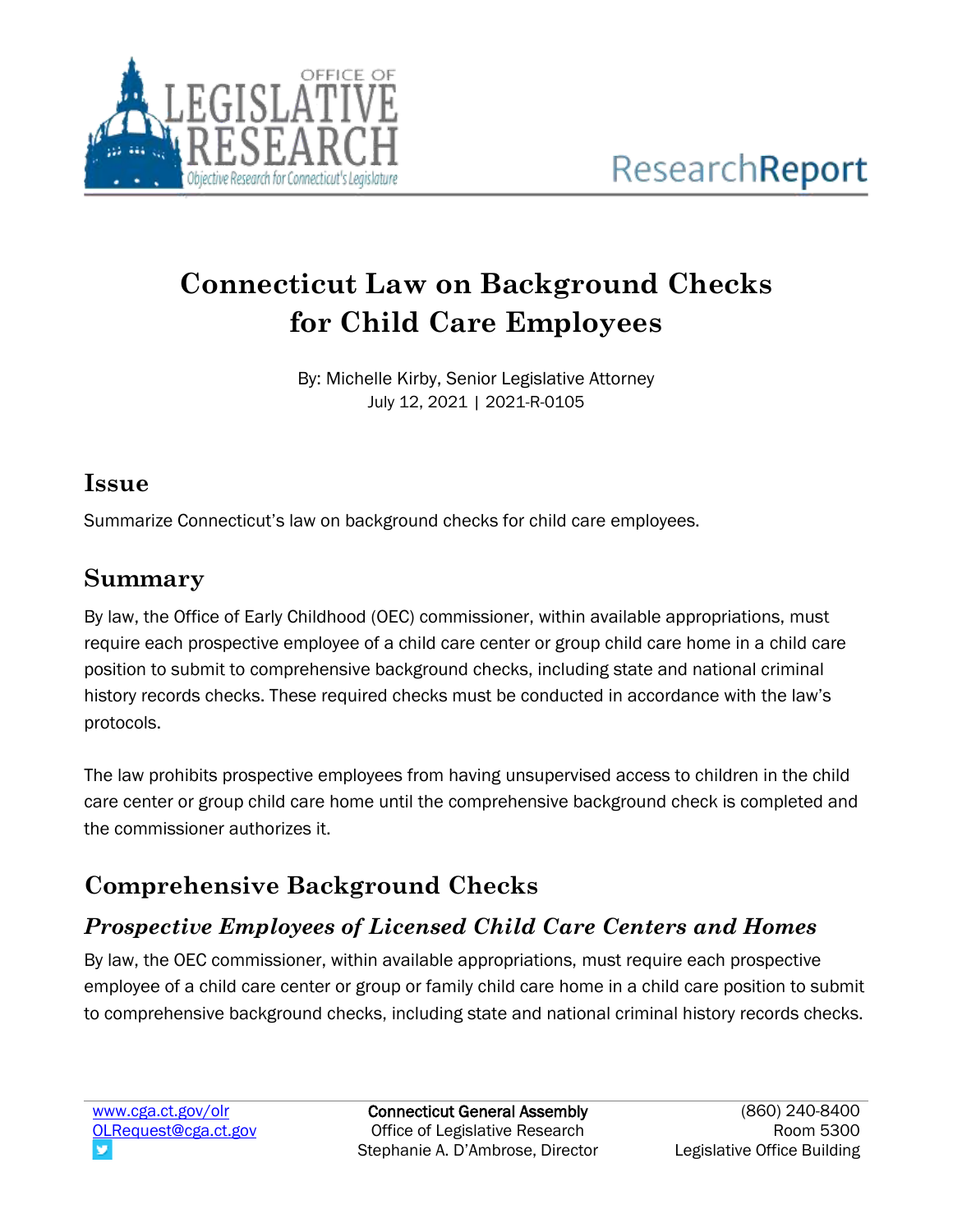The required criminal history records checks must be conducted in accordance with the protocols outlined below. The commissioner must also request a check of the state child abuse registry. The commissioner must notify each licensee of these background check requirements.

The law prohibits prospective employees from having unsupervised access to children in the child care center or group or family child care home until the comprehensive background check is completed and the commissioner allows the prospective employee to work in the child care center or group child care home (CGS §§ [19a-80\(c\)](https://www.cga.ct.gov/current/pub/chap_368a.htm#sec_19a-80) & [19a-87b\(c\)\)](https://www.cga.ct.gov/current/pub/chap_368a.htm#sec_19a-87b).

#### *Applicability of Background Check Requirement*

OEC specifies on its [website](https://www.ctoec.org/background-checks/questions-and-answers/) that the following child care programs are required to submit background checks:

- 1. licensed child care facilities and group child care homes;
- 2. licensed family child care homes; and
- 3. license-exempt child care facilities that receive funding from Care 4 Kids (e.g., those run by schools or towns). (The Care 4 Kids program is one under which certain parents of low- to moderate-income families in Connecticut receive financial help for child care.)

By law, background checks are generally required at least every five years for:

- 1. child care staff members, including employees and volunteers age 16 and older who care for children or have unsupervised access to children;
- 2. family child care home providers, assistants, and substitutes; and
- 3. everyone age 16 or older who lives in a licensed family child care home  $(CGS \S 10-530(b))$ .

The law specifies that it does not prohibit the commissioner from requiring a person applying for a position as a child care services provider or staff member to submit to comprehensive background checks more than once during a five-year period [\(CGS § 10-530\(c\)\)](https://www.cga.ct.gov/current/pub/chap_184c.htm#sec_10-530).

#### *Background Check Not Required*

Under the law, anyone who applies for a position at a child care facility in the state must not be required to submit to the comprehensive background checks if he or she:

1. (a) is an employee of a child care facility in the state or (b) has not been separated from employment as a child care services provider or staff member in the state for more than 180 days and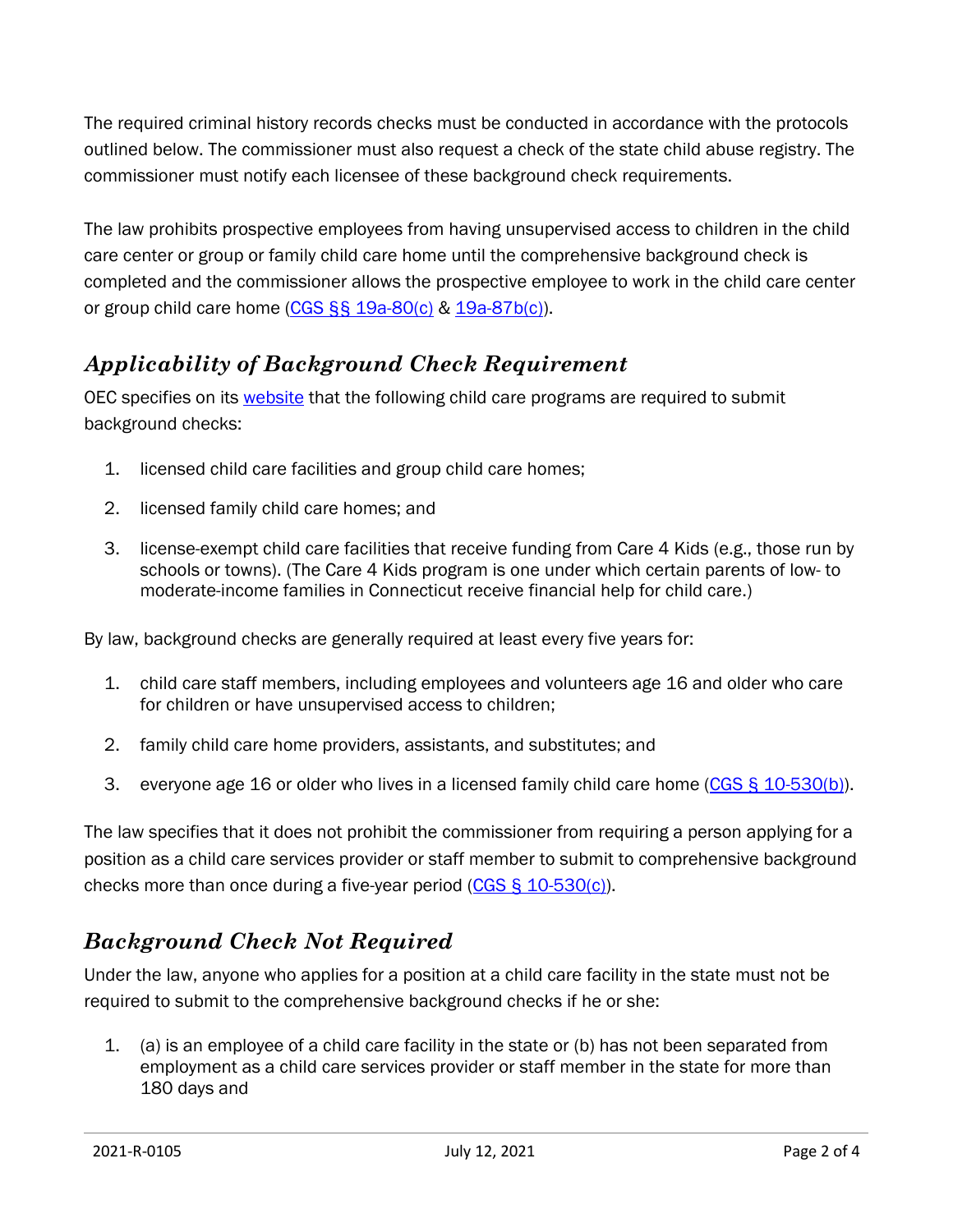2. has successfully completed the comprehensive background checks in the previous five years [\(CGS § 10-530\(c\)\)](https://www.cga.ct.gov/current/pub/chap_184c.htm#sec_10-530).

Additionally, according to OEC, unlicensed providers who are related to all the children in their care and those who work with children at a center, but aren't employed by or volunteering for that program, and do not have unsupervised access to children are not required to submit to OEC background checks [\(https://www.ctoec.org/background-checks/\)](https://www.ctoec.org/background-checks/).

#### *Background Check Information System*

According to the [OEC website,](https://www.ctoec.org/background-checks/questions-and-answers/#for-employers) the office is working to make it easier for child care programs to verify that a background check has been completed. As such, the office is developing a Background Check Information System (BCIS), which includes an electronic roster that allows employers to find out the status of their employees' background checks. More information is available here: [BCIS and](https://www.ctoec.org/background-checks/learn-about-bcis/)  [the Roster.](https://www.ctoec.org/background-checks/learn-about-bcis/)

#### *Criminal History Records Checks*

By law, if a criminal history records check is required by state law, it must be requested from the State Police Bureau of Identification and must apply to the individual identified in the request. The requesting party must arrange for the fingerprinting of the individual or for conducting any other method of positive identification required by the State Police Bureau of Identification and, if a national criminal history records check is requested, by the Federal Bureau of Investigation [\(CGS §](https://www.cga.ct.gov/current/pub/chap_529.htm#sec_29-17a)  [29-17a\)](https://www.cga.ct.gov/current/pub/chap_529.htm#sec_29-17a).

## **Additional Information**

#### *Youth Camps and Youth Sports Comprehensive Background Check Requirement*

Starting October 1, 2022, a new law generally requires OEC-licensed youth camps and operators of youth athletic activities (e.g., municipalities) to require comprehensive background checks for prospective employees or volunteers age 18 or older applying for a position (1) that involves unsupervised access to children or (2) as coach, instructor, or athletic trainer, respectively. The act establishes specifications for these background checks, such as exemptions for certain visa holders, databases to check, disqualifying crimes, frequency, reporting, penalties, and OEC enforcement powers. The background checks must be carried out in accordance with the protocols outlined above. [\(PA 21-82,](https://www.cga.ct.gov/asp/cgabillstatus/cgabillstatus.asp?selBillType=Public+Act&which_year=2021&bill_num=82) effective October 1, 2021.)